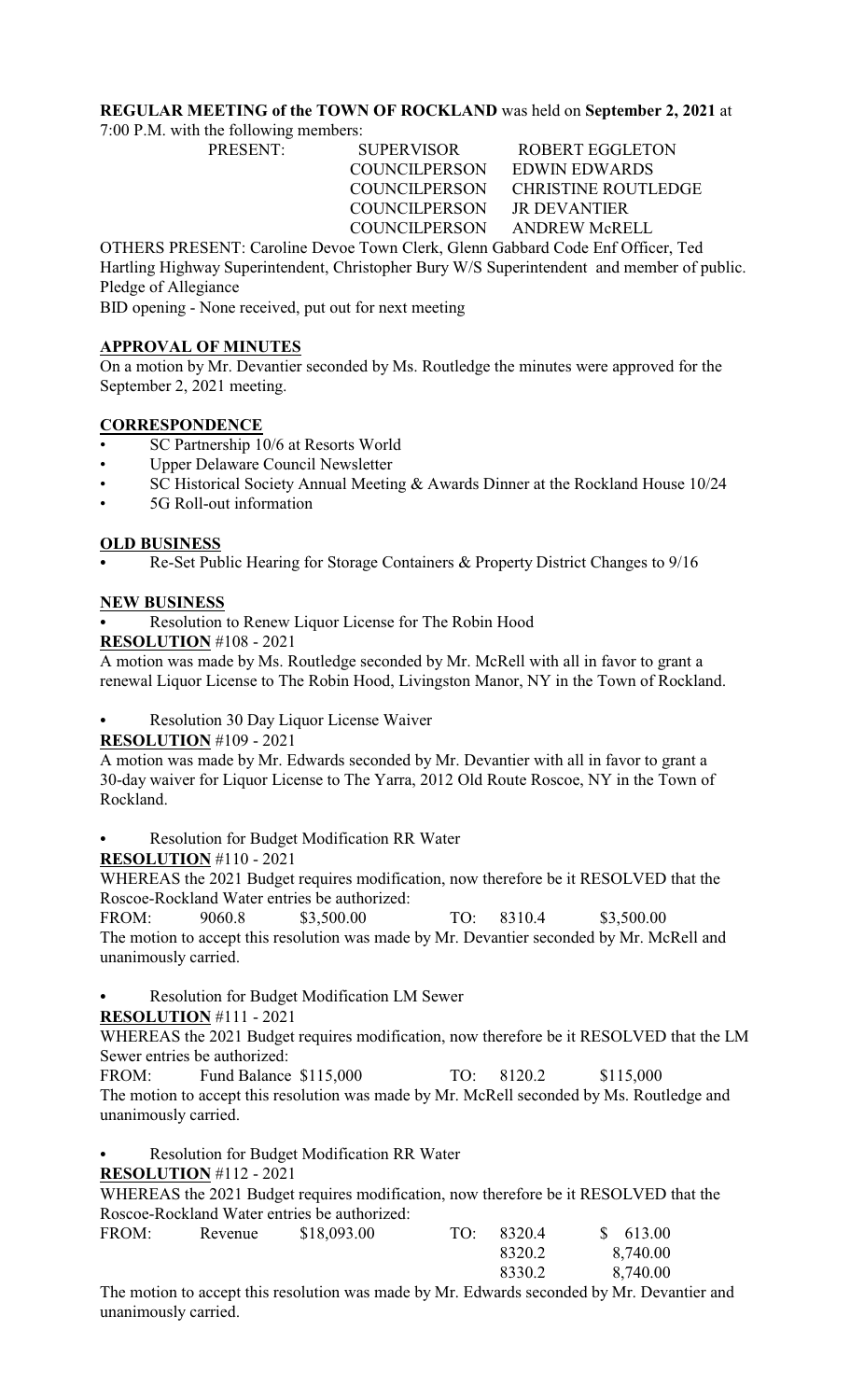#### **REGULAR MEETING of TOWN OF ROCKLAND September 2, 2021 cont' pg***.2*

Resolution for Budget Modification RR Water

# **RESOLUTION** #112 - 2021

WHEREAS the 2021 Budget requires modification, now therefore be it RESOLVED that the Roscoe-Rockland Water entries be authorized:<br>FROM: Revenue \$18,093.00

| FROM: | Revenue | \$18,093.00 | TO: | 8320.4 | \$613.00 |
|-------|---------|-------------|-----|--------|----------|
|       |         |             |     | 8320.2 | 8,740.00 |
|       |         |             |     | 8330.2 | 8,740.00 |

The motion to accept this resolution was made by Mr. Edwards seconded by Mr. Devantier and unanimously carried.

### Resolution for Budget Modification General Fund

#### **RESOLUTION** #113 - 2021

WHEREAS the 2021 Budget requires modification, now therefore be it RESOLVED that the General Fund entries be authorized:

FROM: 1315.2 \$1,000.00 TO: 1315.4 \$1,000.00 The motion to accept this resolution was made by Ms. Routledge seconded by Mr. McRell and unanimously carried.

Resolution for Budget Modification General Fund

**RESOLUTION** #113 - 2021

WHEREAS the 2021 Budget requires modification, now therefore be it RESOLVED that the General Fund entries be authorized:

FROM: 1315.2 \$5,000.00 TO: 8020.10 \$5,000.00 The motion to accept this resolution was made by Mr. Devantier seconded by Mr. McRell and unanimously carried.

Report of Unsafe Building - 102 DeBruce Road - Old Willowemoc Motel will need to be secured, boarded up due to rotted floors & shifting partitions. If no response from owner a public hearing will be set for further safety measures.

Town Clerk Monthly Report W/S Log August W/S Weekend Schedule

# **DEPARTMENT HEADS**

Glenn Gabbard, Code Enforcement Officer - Deed for Campbell Inn Sale received Ted Hartling, Highway Superintendent - Temporary stone to be put on road shoulder Beaverkill

# **APPROVAL OF BILLS**

On a motion of Ms. Routledge seconded by Mr. Edwards the following resolution was ADOPTED - VOTE - AYES 5, NAYS 0 - RESOLVED to approve the bills on abstract #17 of 2021 in the following amounts:

| General         | 296-311 | 9,905.42<br>S  |
|-----------------|---------|----------------|
| Highway         | 227-236 | 8,709.12<br>\$ |
| Liv.Manor Water | 180-187 | 1,872.53<br>\$ |
| Liv.Manor Sewer | 154-162 | \$116,198.78   |
| R R Water       | 163-170 | 5,703.85<br>\$ |
| Roscoe Sewer    | 161-168 | 2,646.35<br>\$ |
| RR Light        | 18      | \$<br>64.11    |
| R EFC           | 8       | 40,000.00      |
| T&A             | 9       | 462.00         |
|                 |         |                |

A motion was made by Mr. McRell seconded by Mr. Devantier with all in favor to open EXECUTIVE SESSION 7:32pm. On a motion by Ms. Routledge, seconded by Mr. Devantier the executive session was closed at 7:38pm.

#### **RESOLUTION** #115 - 2021

A motion was made by Mr. Edwards seconded by Mr. McRell with all in favor to hire Rubin David as Water/Sewer Operator Trainee, starting 9/7/2021 at \$19/hr.